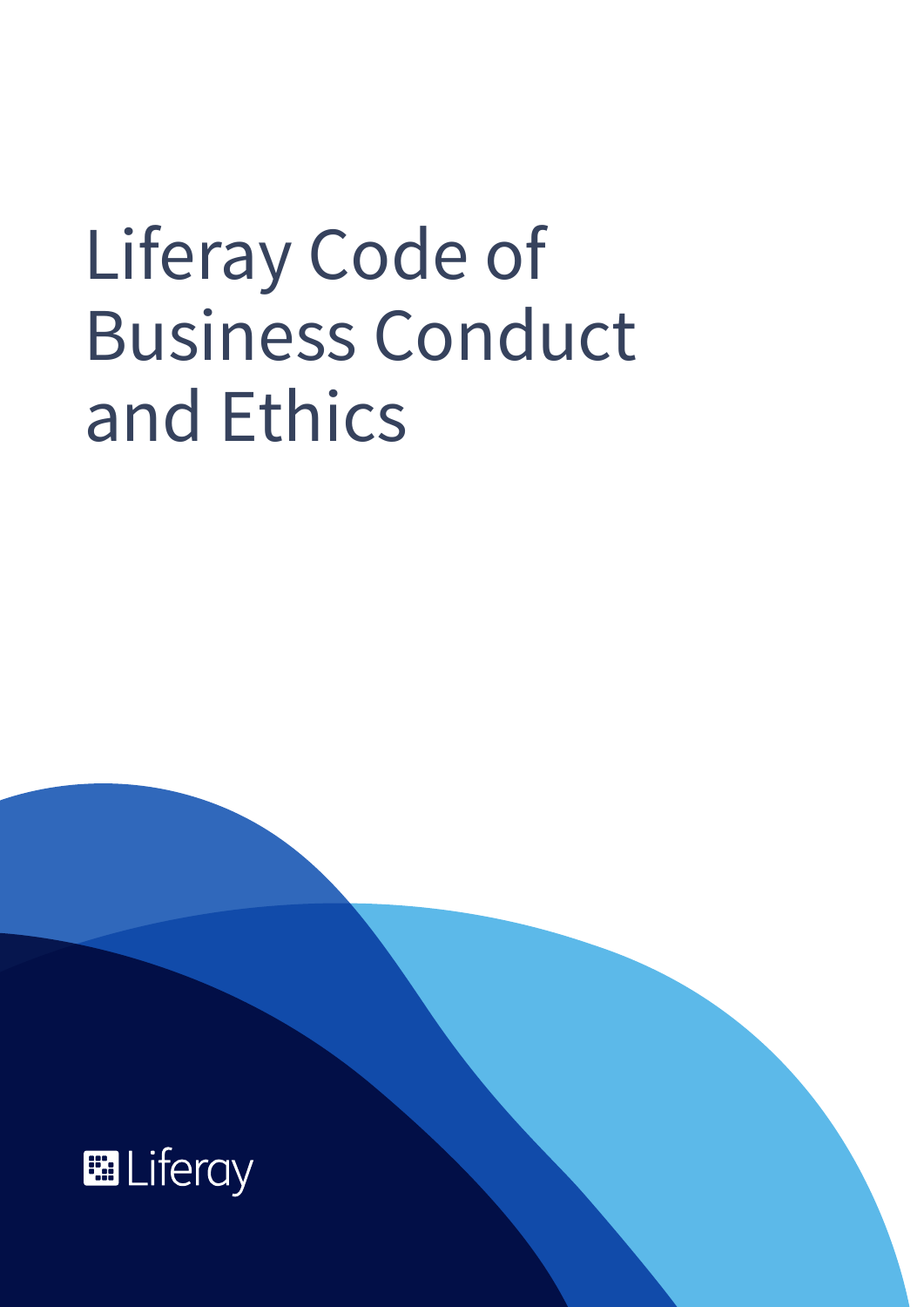# **Table of Contents**

| 4. Fair Dealing and Honest and Ethical Conduct. . 10  |
|-------------------------------------------------------|
| 5. Accuracy of Books and Records and                  |
|                                                       |
|                                                       |
| Recordkeeping and Records on Legal Hold 11            |
| 6. Confidentiality and External Communications. . 11  |
| 7. Data Protection and Data Security  12              |
| 8. Ensuring the Protection and Proper Use of          |
| Corporate Assets  13                                  |
|                                                       |
| Use of Third Party Intellectual Property or Services, |
| Use of Corporate Electronic Equipment 13              |
| 9. Protecting the Environment  14                     |
| 10. Waivers of This Code of Business Conduct          |
|                                                       |
| 11. Reporting and Compliance Procedures  15           |
| 12. Dissemination and Amendment 17                    |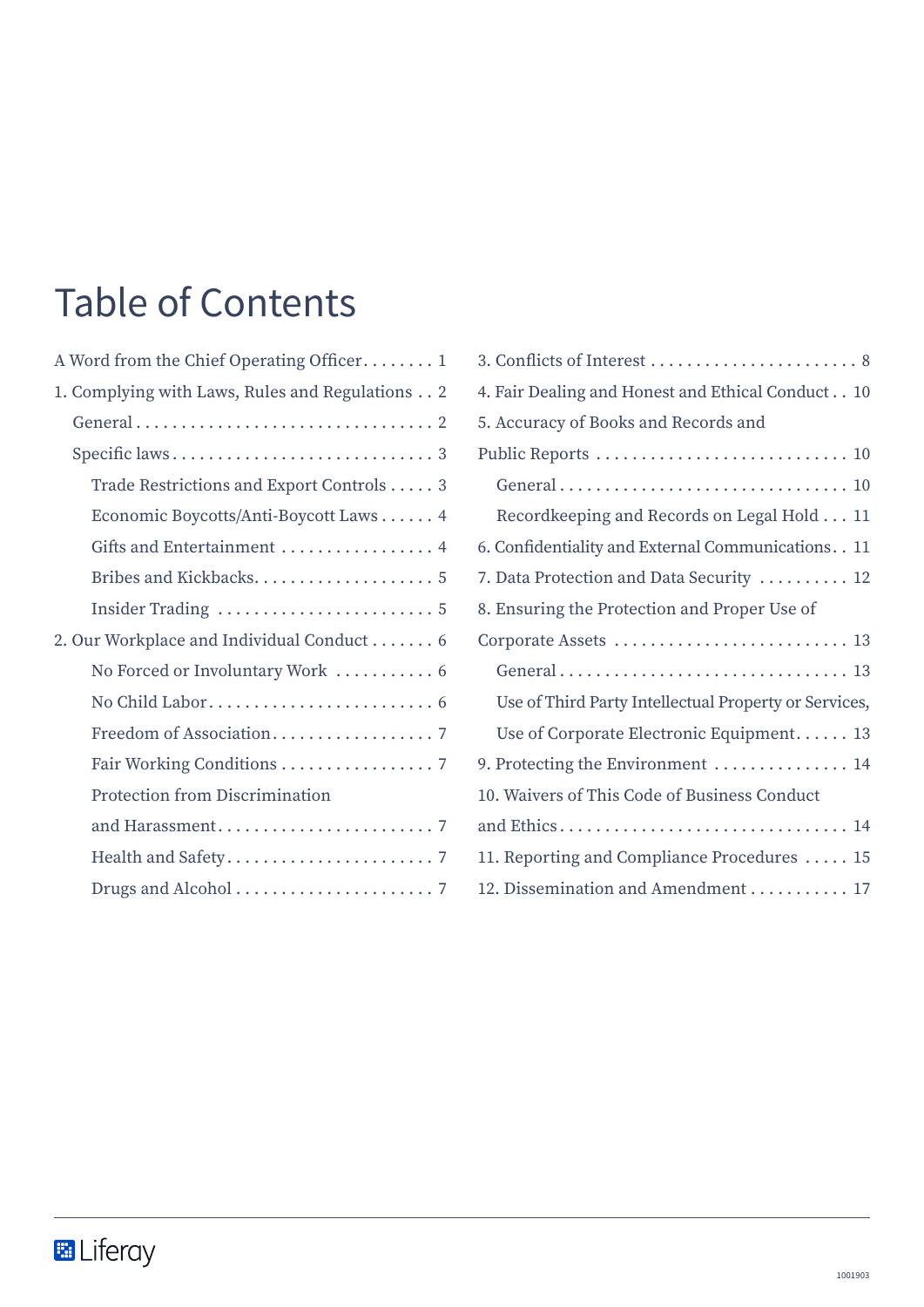# <span id="page-2-0"></span>A Word from the Chief Operating Officer

Liferay, Inc. was founded in 2004 and has since then developed into a global group of companies that houses a diverse group of professionals that provides enterprise class services to clients across the world. Liferay also steers product development within many open source projects that Liferay sponsors. Liferay's success and leadership is primarily due to the ongoing dedication, the character and integrity of its people and their ability to do the right thing in a variety of complex business scenarios. As Liferay continues to grow, this Code of Business Conduct and Ethics (hereinafter referred to as the "**Code**") intends to set out a clear path for everyone to meet both the letter and the spirit of the laws and regulations that apply to Liferay's business.

Now, no document can address every issue you might face in your work at Liferay, so use your good judgment along with this Code and any other applicable Liferay policy as a foundation and an expression of the values to apply to your actions. When in doubt, ask yourself:

- Is it **legal** according to the spirit, as well as the letter, of any law that may apply? Follow both, the letter and the spirit of the law.
- Is it **ethical**? Do not engage in any unethical behavior.
- Would my action even have the **appearance** of being unethical? Don't do anything you wouldn't want revealed in public.
- Is it consistent with the **principles** set forth in this Code and other Liferay policies?

#### Follow those principles.

With so many things to take care of, it may seem a nuisance to have to read, understand and accept to comply with such a long document. But that's how important it is to us that the company we build as Liferay is built in an ethical way. Your acknowledgment will be kept in your respective employee or contractor file. Thank you for your energy and attention to this essential matter.

Brefin

Brian Kim Chief Operating Officer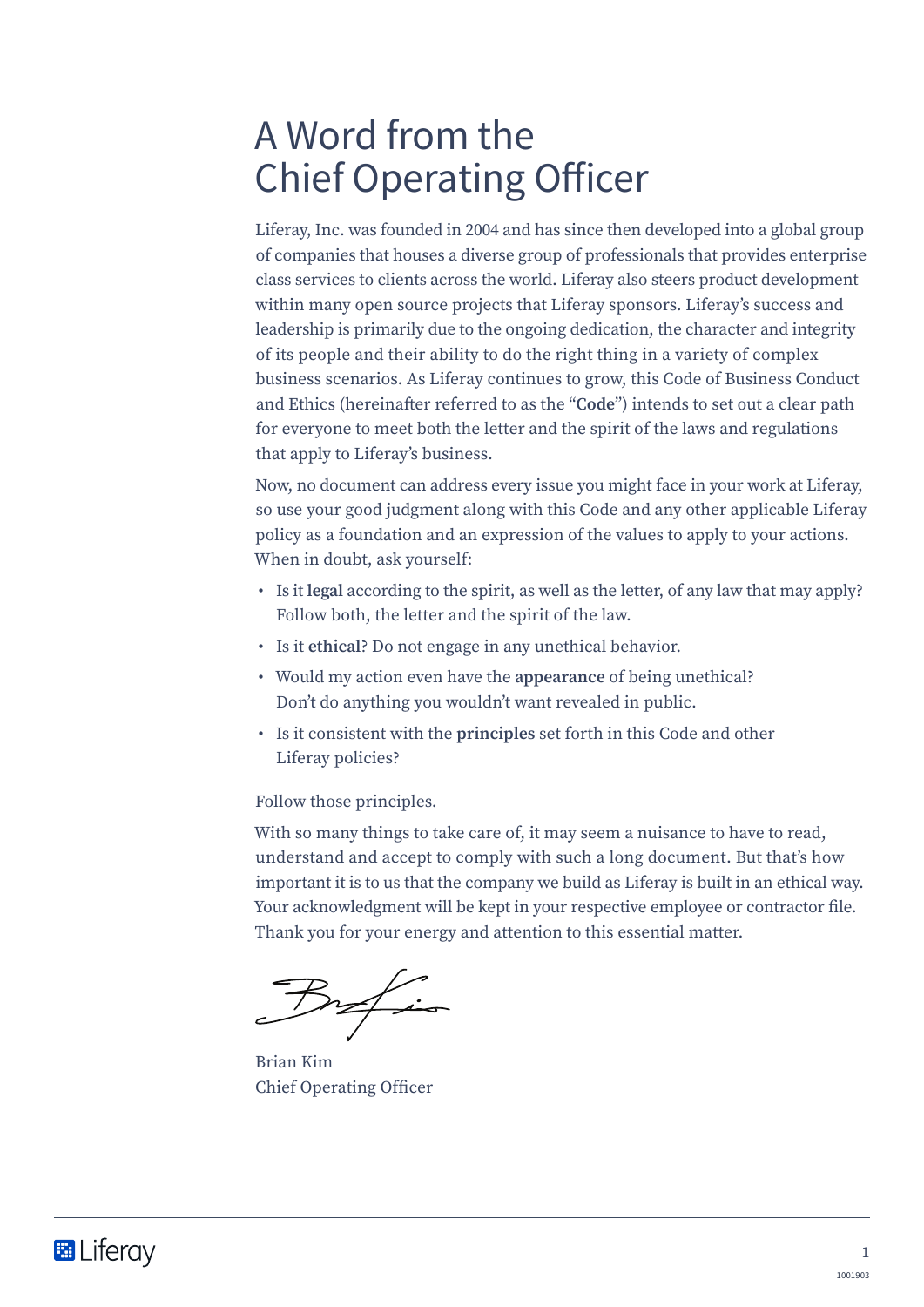#### <span id="page-3-0"></span>**References**

Just for clarity, when this document refers to "Liferay" it refers to the companies Liferay, Inc., Liferay International Limited and their respective Affiliates. For these purposes, an "Affiliate" of Liferay, Inc. or Liferay International Limited respectively is an entity that directly, or indirectly, through one or more intermediaries, controls, is controlled by, or is under common control with any of these entities. If this document refers to "you", it means everyone to whom this Code of Business Conduct and Ethics applies, so all associates, employees, staff and other representatives, temporary and permanent, of Liferay.

### 1. Complying with Laws, Rules and Regulations

#### General

Liferay seeks to conduct its business in compliance with applicable laws, rules and regulations wherever it does business. Companies within the Liferay company group are legal entities and as such their respective actions and omissions are determined and defined by the actions and omissions of individual persons like you. In order to achieve Liferay's compliance goals you are expected to be familiar with the laws, rules, regulations and the Liferay policies applicable to your work and workplace, and any additional laws, rules and regulations, which may apply. It is up to you to make sure you sufficiently understand any legal requirements related to your duties so that you will be able to recognize potential problems and perform your job while staying on the right side of the law. You are expected to use good judgment and common sense in seeking to comply with all applicable laws, rules and regulations and to ask for advice when you are uncertain. Violations of laws, rules or regulations could result in individual criminal or civil liability, as well as in discipline by Liferay (including termination of employment). In addition, your actions could also subject Liferay itself to civil or criminal liability or loss of business. So while the personal harm an individual can cause is bad enough, it may be worse and such actions can bring down Liferay as a company and your co-workers. Don't let this happen to you or other members of the Liferay family.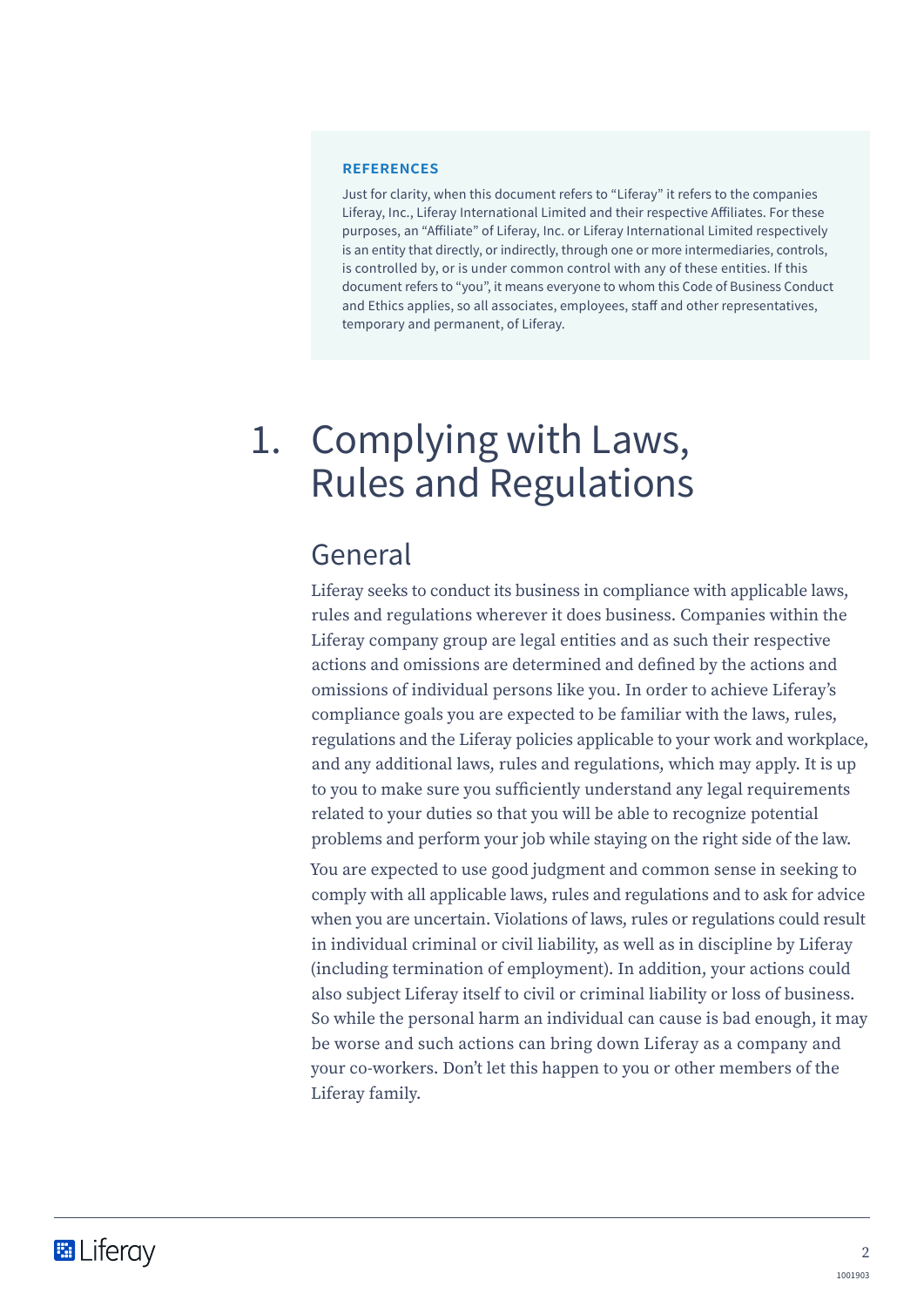### <span id="page-4-0"></span>Specific laws

While it's impossible for anyone to know all aspects of every applicable law, you should understand the major laws and regulations that apply to your work. If you are unsure or need any information or confirmation, Liferay's Legal Department is here to help you, so do not hesitate to ask. In this context there are a few specific laws that Liferay wants to point out to you:

#### Trade Restrictions and Export Controls

U.S. and international trade laws control where Liferay can send or receive its technology, products and/or services. These laws are complex, and violating them may have severe business consequences. They generally apply to the import and export from one country to another with additional concerns when they contain components or technology of U.S. origin. It is important to understand export control rules reach much further than just the transfer of products between countries but may apply to transfer of technology and technical know-how in a broader sense.

#### **Restrictions by Export Control Laws (Examples)**

- Transferring technical data to someone in another country, such as through database access, e-mail, the Internet, conversations or meetings. Such restrictions apply to sharing information not only with employees of other entities or other third parties but also to other Liferay employees located in another country;
- Certain export compliance laws such as those of the U.S. not only apply to exporting products, services, and technology to another country but also to re-exporting the same products or technology to a third country;
- Exposing or allowing access by non-U.S. nationals to U.S. technical data can be an "export", regardless of what country the exposure occurred in;
- Using technical knowledge outside of the employee's country, such as when providing technical support to others;
- Transporting company assets with certain technology, such as a laptop, smart phone, or tools or equipment that an employee takes on a business trip to another country;
- Sending a server from one country to another.

Some exports may require a government export license. In certain circumstances, export compliance laws may not allow companies or individuals to directly or indirectly deal with particular countries, companies, or individuals. Such rules apply to transactions amongst Liferay companies and between Liferay and other companies. At times, export compliance laws in certain regions may contradict each other. Bottom line – if you are in any way involved in sending or making available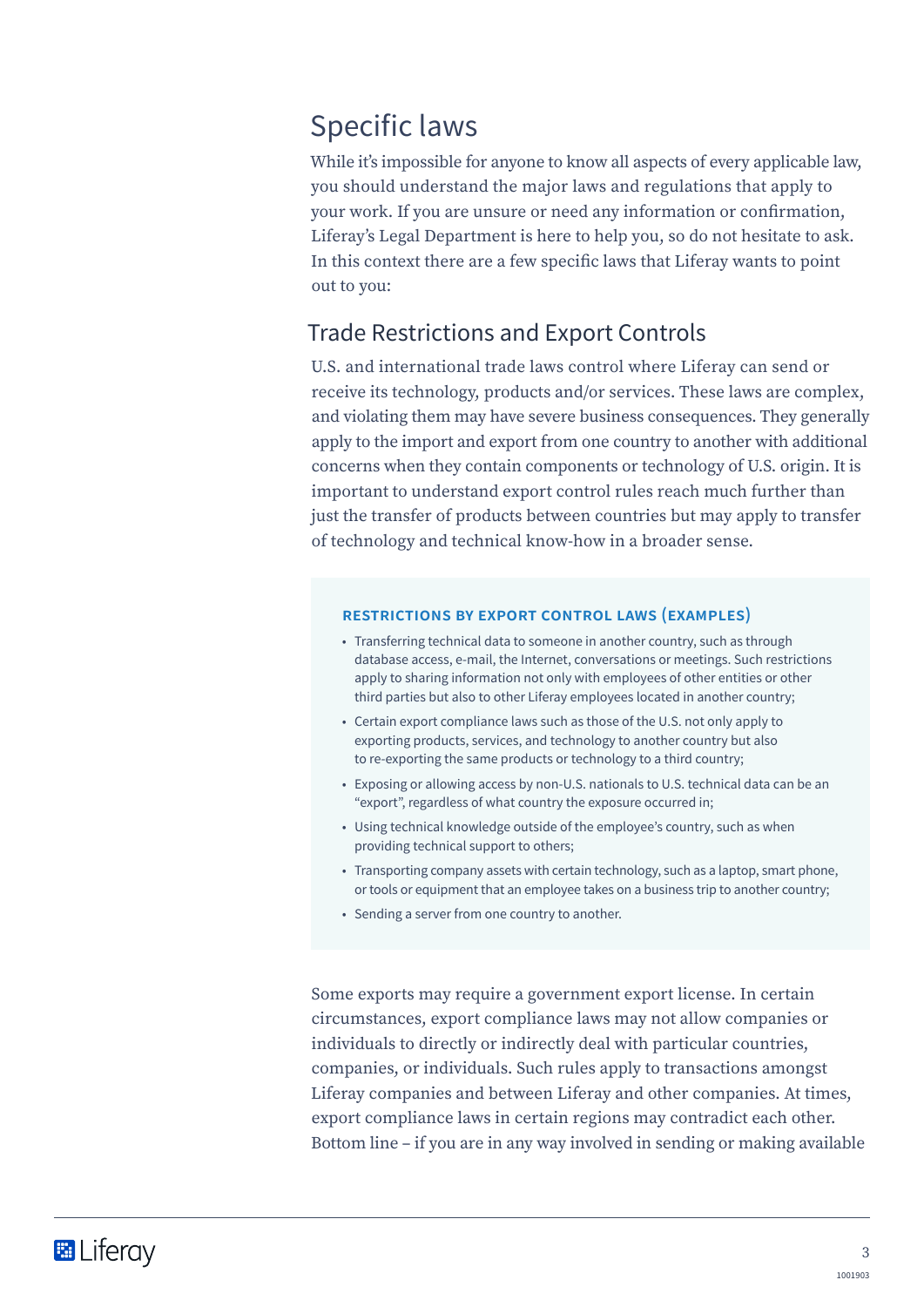<span id="page-5-0"></span>Liferay technology, products or services from one country to another, work with your manager as early as possible to be absolutely sure that the transaction stays well within the bounds of applicable laws and to avoid any problems with a transaction later on. If you or your manager needs additional guidance, please contact Liferay's Legal Department for assistance.

#### Economic Boycotts/ Anti-Boycott Laws

Many countries have laws that require a company to either refuse (boycott) or not refuse (anti-boycott) to do business with another country, its companies and/or its citizens. On an international level these laws can therefore be very confusing as they may even contradict each other.

As a general policy you must always contact Liferay's Legal Department when you need to address a boycott or anti-boycott issue including but not limited to information requests you receive that could be used to boycott a country or company.

#### Gifts and Entertainment

#### **United States Anti-Boycott Laws**

There are U.S. laws that generally prohibit U.S. companies and their subsidiaries from cooperating with international boycotts not sanctioned by the U.S. Government. For instance, U.S. laws require U.S. companies not to participate in the Arab League's boycott of Israel. If you are asked to participate in a boycott related to Israel or another country, its companies, or its citizens, you should immediately contact the Liferay Legal Department for assistance before taking any action.

Liferay is committed to strengthening all of our relationships with customers, suppliers, and other business associates. The acceptance or provision of business entertainment, hospitality or promotional events ("Entertainment"), gifts or payments that you make must not violate applicable laws or ethical standards and must be consistent with customary regional business practices. In this context you are responsible for understanding and complying with Liferay's "Policy on Commercial Practices, Including Charitable, Political, Entertainment and Personal Gift Giving Activities" and Liferay's "Policy on Government Practices and Payments". To prevent conflicts around gift giving, it is often helpful at the start of a business relationship to discuss what is not allowed.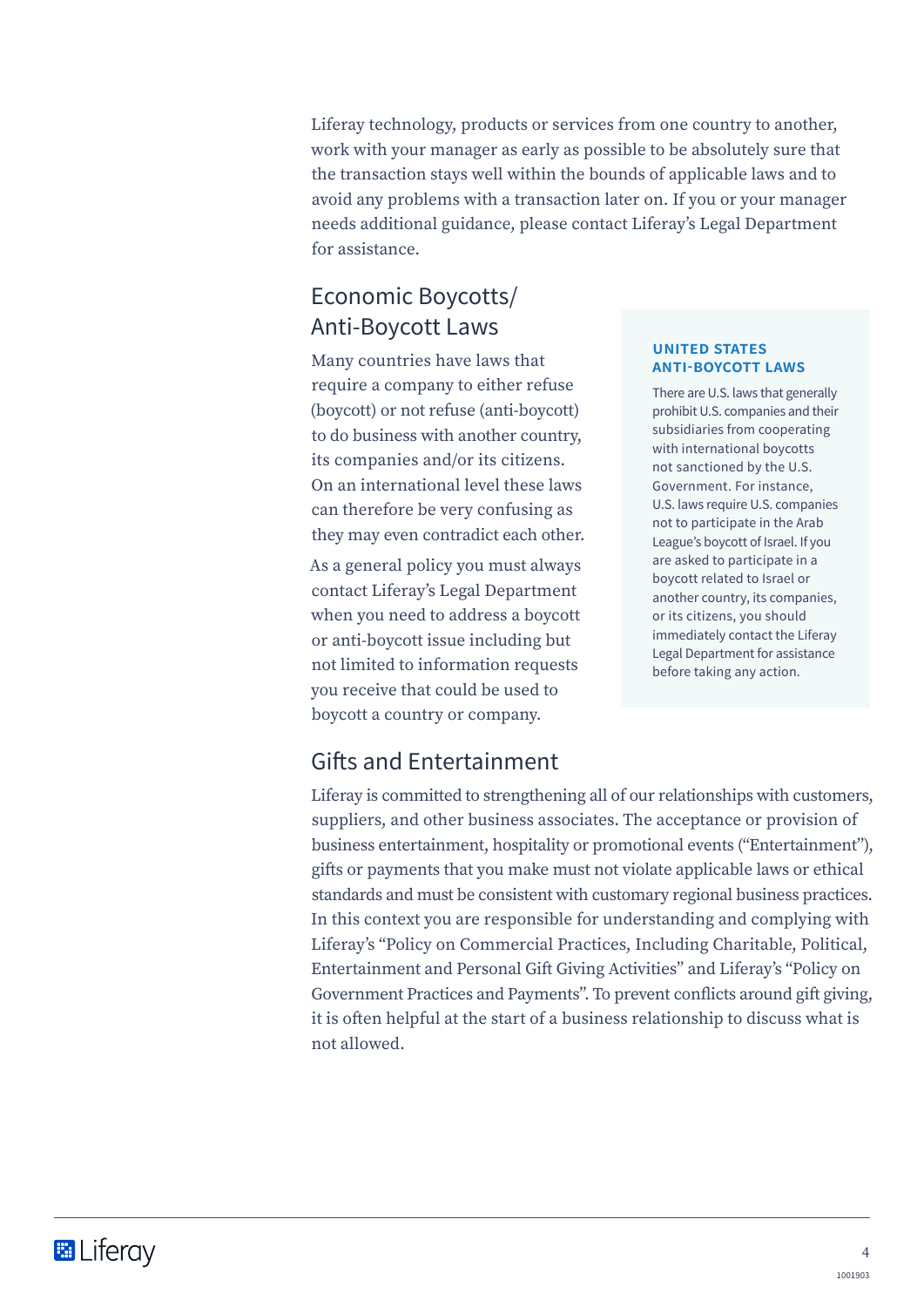#### <span id="page-6-0"></span>Bribes and Kickbacks

Bribes and kickbacks are criminal acts, strictly prohibited by law in almost all countries. Any offer of a payment or anything of value to influence a business decision or government action could be considered a bribe or kickback.

In this context you are responsible for understanding and complying with Liferay's "Policy on Commercial Practices, Including Charitable, Political, Entertainment and Personal Gift Giving Activities" and Liferay's "Policy on Government Practices and Payments".

#### Insider Trading

Liferay is not a publicly traded company, but many of our vendors, partners and customers are. If you, while acting for Liferay, obtain material non-public information, which relates to any company, you may not buy, sell, pledge or donate securities or otherwise misuse such information. There is no bright-line rule as to what constitutes "material" information. It generally comprises any information that a reasonable investor could consider important to a decision to buy, hold or sell stock and which therefore reasonably could affect the price of a stock.

It is important to understand that the qualification that the information is "non-public" also applies for a limited time after such information has been released to the public. The company's shareholders and the

investing public must be given time to receive and digest material information. As a general rule, it is often recommended to consider material information to be nonpublic from the time you become aware of material information until two business days after it has been released by the relevant company to the company. However, this is only a general rule and if the information is very complex and not widely disseminated, you may be required to wait even longer.

#### **Material Information**

Examples of subjects or plans about the following subjects: Significant breakthroughs in technology, the introduction or status of significant new products, the award, loss or delay of a substantial contract, a company's financial situation, including current or future earnings or losses.

Also, you may not disclose any material non-public information to your family, friends, your social acquaintances, or anyone else. This prohibition applies whether or not you receive any benefit from the other person's use of that information.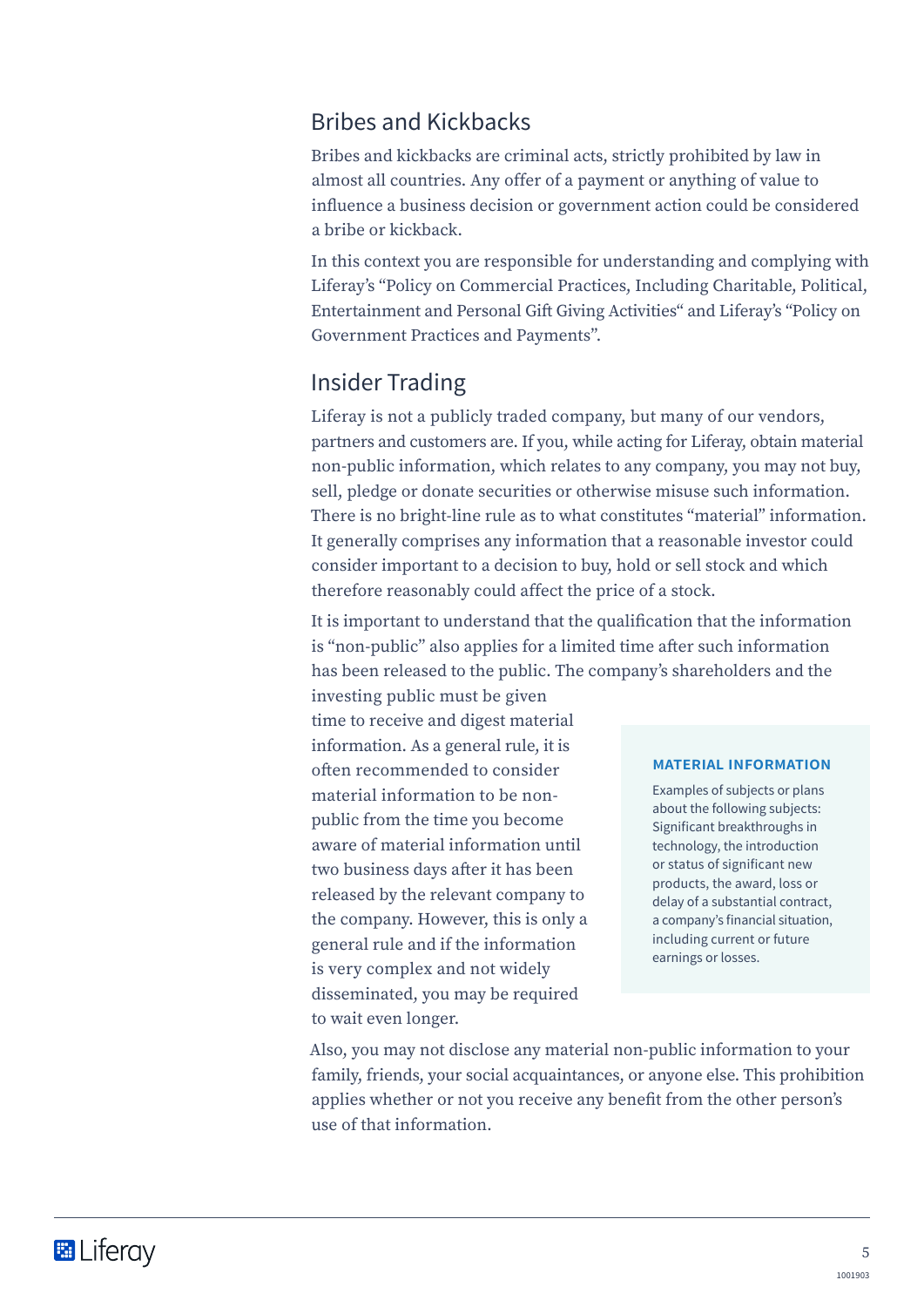# <span id="page-7-0"></span>2. Our Workplace and Individual Conduct

After reminding you of the fact that Liferay always wants you to act within the limits of the law and making you aware of some important specific laws in Section 1, this Section 2 will cover some of the core principles regarding your workplace and your individual conduct. Most of these principles are also anchored in law, but this Code addresses them separately, because independent of the law they just represent what the Liferay owners and management members believe is the right thing to do. These principles primarily deal with respect, equality and dignity of work, which can also be summarized as "human rights". By following these principles you demonstrate that you value your colleagues' ideas and appreciate their unique contributions to the company, which helps Liferay maintain a positive and constructive workplace. Showing respect means ensuring personal security, voluntary employment, freedom from harassment or abuse; freedom of association and fair compensation. Equality means equal opportunity with respect to certain characteristics such as age, gender or religion as further described below. Dignity of Work means humane working conditions, worker health and safety, abolition of forced or child labor.

### No Forced or Involuntary Work

As the most basic form of respect it needs to be clear that all employment or engagement with Liferay must be voluntary and you must not engage in or tolerate any use of forced or involuntary labor of any type, including support for any form of human trafficking of involuntary labor through threat, force, fraudulent claims, or other coercive means.

You must never tolerate any requirement for anyone to lodge "deposits" or their identity papers (government-issued identification, passports, or work permits) with Liferay and all workers must be free to resign their employment in accordance with local and national laws or regulations without penalty.

#### No Child Labor

The use of child labor is prohibited. No person under the age of 15 (or under 14 where permitted by local law) may be employed. Workers under the age of 18 may not perform work that is likely to jeopardize their health or safety.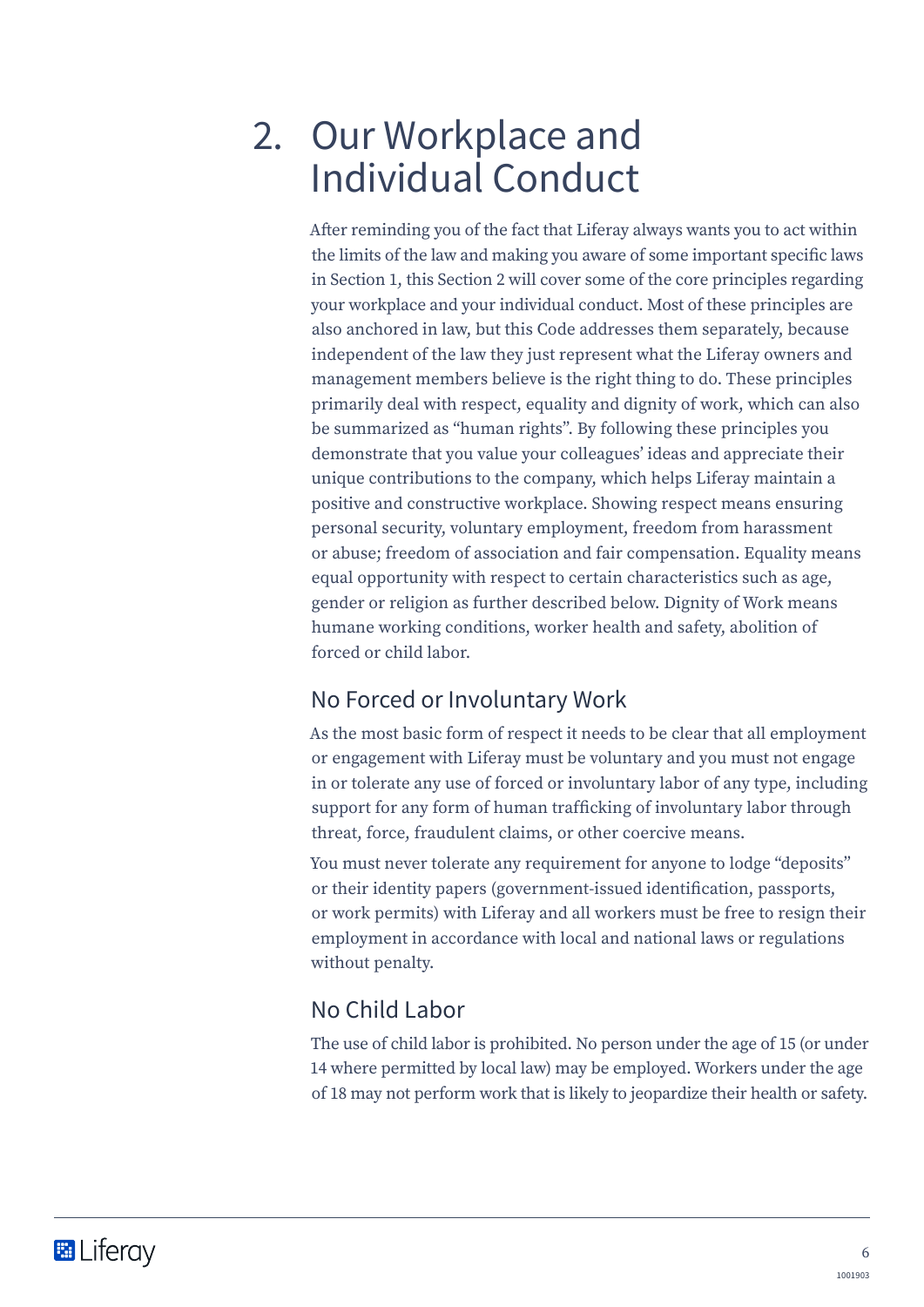### <span id="page-8-0"></span>Freedom of Association

Liferay respects the right of free association of employees to join employee organizations or trade unions, as permitted under the local laws.

### Fair Working Conditions

Liferay seeks to furnish fair compensation and to comply with all applicable employment and wage laws, including, but not limited to, those relating to maximum work hours and minimum wages.

### Protection from Discrimination and Harassment

Liferay does not tolerate unlawful discrimination or harassment against anyone on the basis of race, color, religion, creed, gender, gender identity, marital status, age, disability, medical condition, veteran status, sexual orientation, national origin or ancestry, citizenship, genetic characteristics or information or other classification protected by applicable law. Law aside, it is the right thing to do.

It is a core belief of Liferay's owners and management that everyone has the right to be treated with respect, dignity and fairness. Personnel actions must be based strictly on individual ability, performance, experience, and company need. You must avoid actions influenced by personal relationships and discriminatory practices of any kind. Liferay takes all reasonable steps to protect its personnel from harassment and any conduct that may foster an offensive or hostile work environment, including unwelcome or unsolicited sexual advances, threats of physical harm or violent behavior, and use of discriminatory slurs or inappropriate remarks or jokes. This protection applies whether the conduct occurs on Liferay's premises, at off-site business events, or through email, social media, voicemail, or any other types of communication.

### Health and Safety

Liferay seeks to provide you with a safe, clean and healthy work environment. In this context it is essential that you follow safety and health rules and practices and report accidents, injuries and unsafe equipment, practices or conditions. Violence and threatening behavior will not be tolerated.

### Drugs and Alcohol

In line with efforts to provide a safe and healthy work environment it should be clear that any form of substance abuse is incompatible with our health and safety, and Liferay therefore does not permit it. Consumption of alcohol is not banned at Liferay offices, but you must use good judgment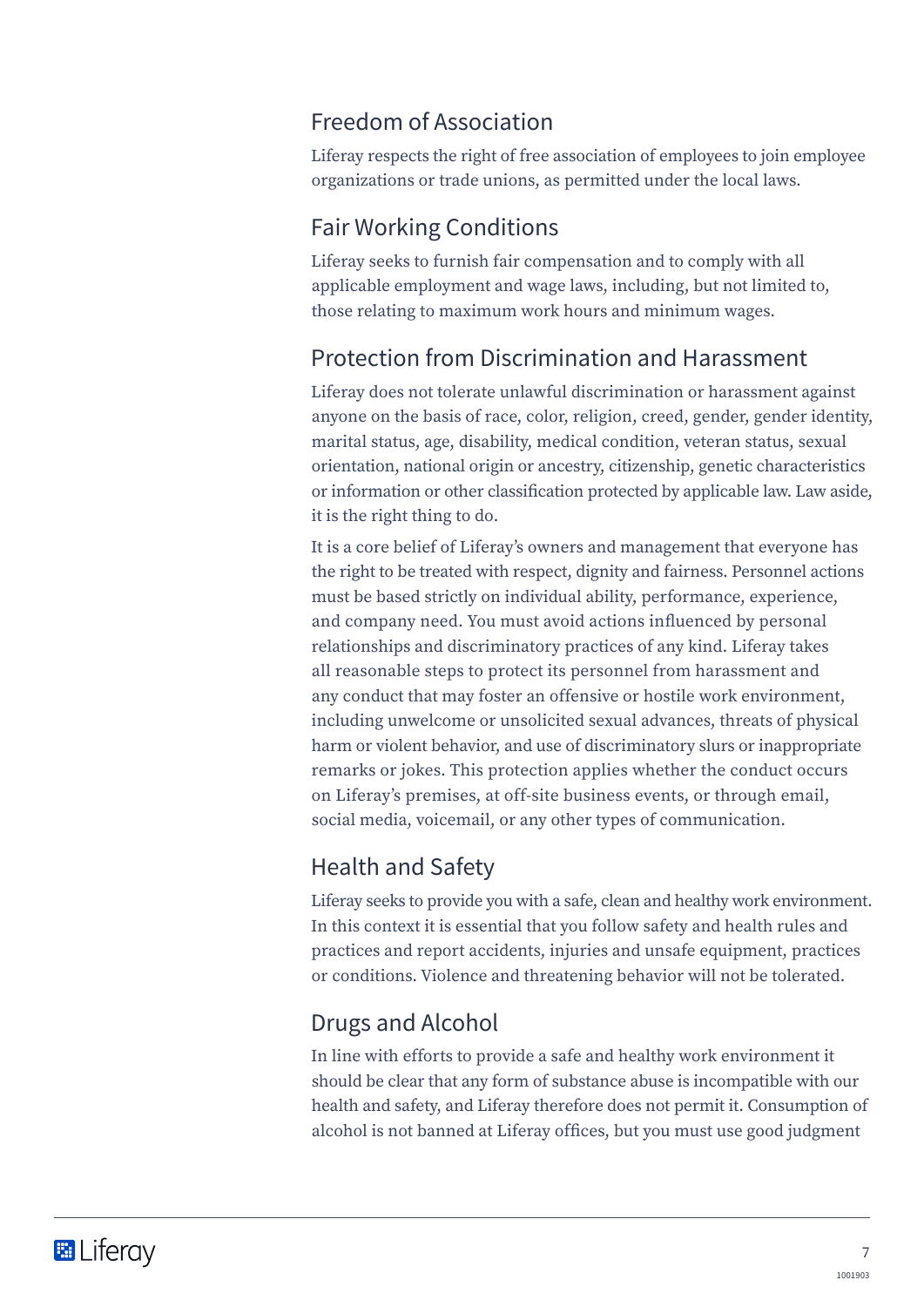<span id="page-9-0"></span>and never drink in a way that would impair your performance, lead to inappropriate behavior, endanger the safety of others or violate the law or your local employee policy. Illegal drugs in Liferay offices or at Liferay organized or sponsored events are strictly prohibited.

# 3. Conflicts of Interest

You must always act in Liferay´s best interests and refrain from any personal activity, interest or relationship that presents or appears to present a personal interest thereby conflicting with Liferay´s interests and that influences, or appears to influence, your ability to perform your company duties and responsibilities honestly, objectively and effectively. A conflict of interest may arise directly, or indirectly, as a result of the personal interests or activities of a family member or organization with which you or a family member are affiliated. A conflict of interest can also arise if you, or a member of your family, receive an improper personal benefit as a result of your relationship with Liferay.

There are many scenarios where a conflict of interest might exist, but Liferay wants to point out these four scenarios where a conflict of interest is deemed to exist absent mitigating facts and circumstances:

I. **Working for or having Financial Interest in a Direct Competitor**  whereas a "**Direct Competitor**" means any commercial business entity, which directly competes with one or more of Liferay's product or service lines of business representing at least five percent (5%) of Liferay's gross annual revenues.

#### **Examples**

- Performing services for a Direct Competitor, other than services performed in the context of your job with Liferay or at the request of Liferay;
- Having a financial interest in a Direct Competitor of Liferay, other than a financial interest representing less than one percent (1%) of the outstanding shares of a publicly-held company;
- Your spouse, domestic partner, dependent child (including step-child) or any other person (other than a tenant) sharing your household holding a financial interest in a Direct Competitor of Liferay, other than an investment representing less than one percent (1%) of the outstanding shares of a publicly-held company.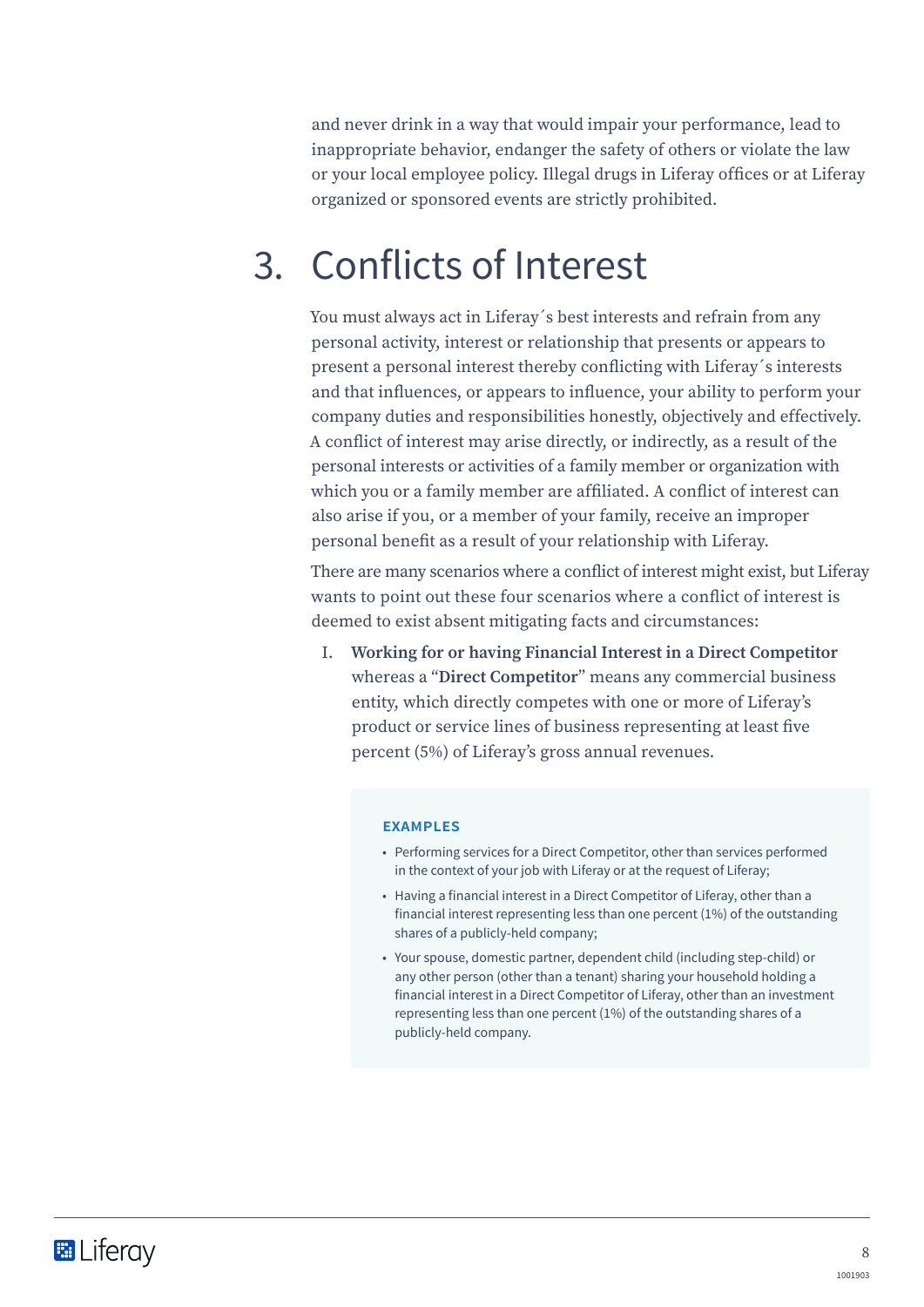II. **Using your position with Liferay to influence contracts and transactions with Important Suppliers or Important Customers,** in which you have any personal interest, other than a financial interest representing less than one percent (1%) of the outstanding shares of a publicly-held company.

An "Important Customer" means a customer that has made during Liferay's last full fiscal year, or proposes to make during Liferay's current fiscal year, payments to Liferay for property or services in excess of one percent (1%) of (i) Liferay's consolidated gross revenues for its last full fiscal year or (ii) the customer's consolidated gross revenues for its last full fiscal year.

An "Important Supplier" means a supplier to which Liferay has made during Liferay's last full fiscal year, or proposes to make during Liferay's current fiscal year, payments for property or services in excess of one percent (1%) of (i) Liferay's consolidated gross revenues for its last full fiscal year or (ii) the supplier's consolidated gross revenues for its last full fiscal year.

- III. **Reviewing or influencing the performance evaluation or compensation of a member of his or her Immediate Family who is an employee of Liferay** whereas "Immediate Family" of a person means that person's close relatives, including (step-) parent, sibling, mother/father-in-law, son/daughter-in-law, brother/sister-in-law and anyone else (other than a tenant) sharing the person's household.
- IV. **Taking Personal Advantage of Corporate Opportunities, Information or Property.** You may not take advantage of opportunities that Liferay would consider pursuing for itself and that come to you in your role at Liferay or through use of Liferay information or property unless you have received approval to do so from Liferay's COO or, in the case of Liferay's COO, from the Board. Similarly, you should never use corporate property, information or position for personal gain.

The above four scenarios are threshold rules which means that in these scenarios a conflict of interest is deemed to exist, unless you demonstrate mitigating measures and circumstances that show that there is no such conflict. It is your responsibility to disclose to your manager or the General Counsel any transaction or relationship that reasonably could be expected to give rise to a conflict of interest, or, if you are a member of the Board, to the Board. The General Counsel or the Board, as applicable, shall be responsible for determining whether such transaction or relationship constitutes a conflict of interest in accordance with Section 10.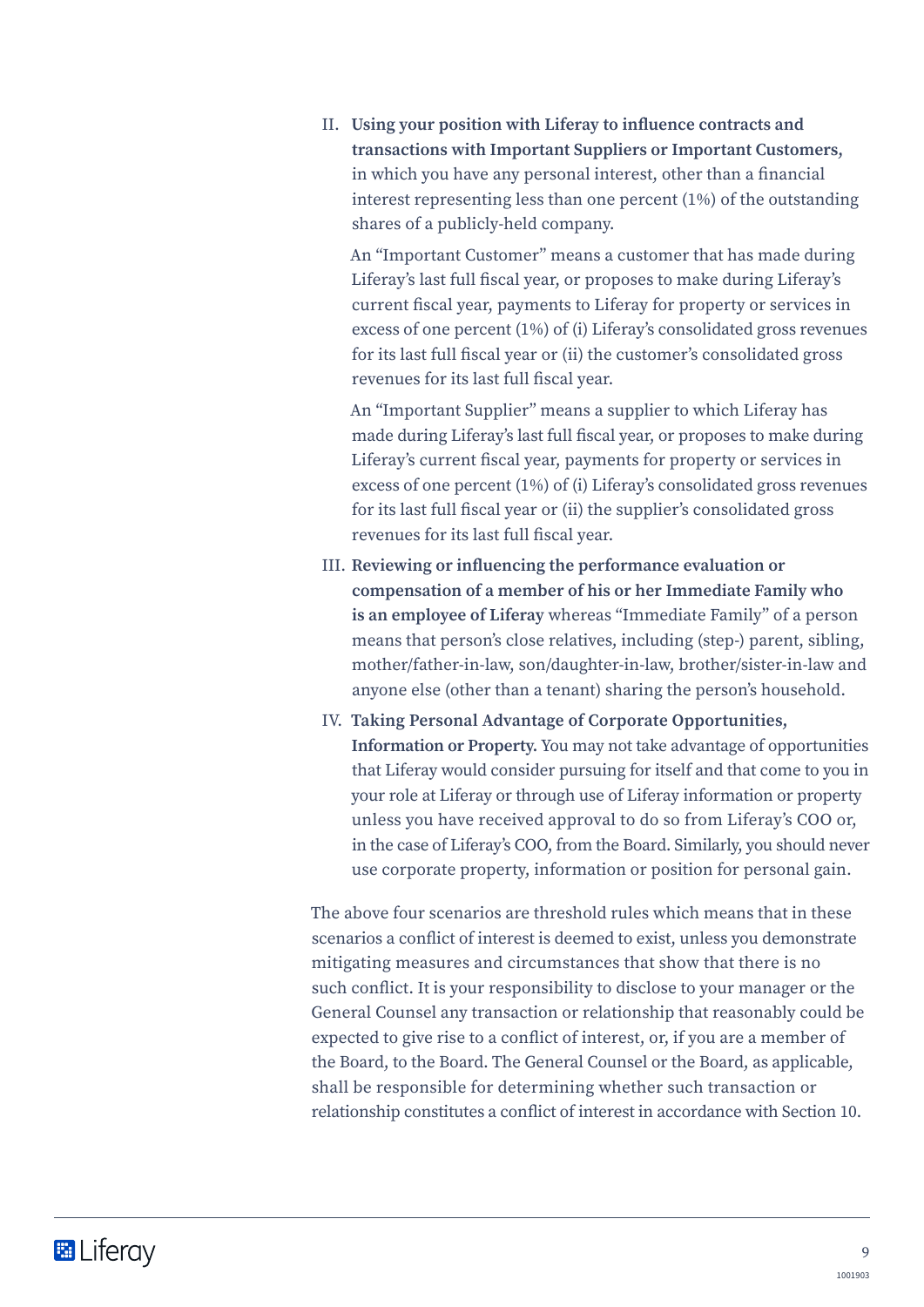# <span id="page-11-0"></span>4. Fair Dealing and Honest and Ethical Conduct

Liferay wants to succeed by doing the right thing. You must deal honestly, ethically and fairly. You must act with integrity and comply with all applicable laws and regulations. Statements regarding Liferay's products and services must not be untrue, misleading, deceptive or fraudulent.

Liferay's development and business model is built on strong communities and Liferay has invested a lot of time, money and energy to develop these relationships based on trust and goodwill. These relationships are important and Liferay expects that you do your part to maintain them on a daily basis. The trust and goodwill Liferay has built with its suppliers, partners and customers are among Liferay's most valuable assets. While establishing that trust and goodwill has taken years, it only takes a few careless actions to ruin them within moments. Consequently you must always behave in a way that preserves and enhances Liferay's reputation.

For our vendor relationships, Liferay purchases products or services based on need, price, quality, scope, level of service, and terms and conditions. Liferay does not discriminate nor chooses its vendors based on race, color, religion, sex, national origin, age, sexual orientation, marital status, medical condition, veteran status, physical or mental disability, or any other characteristic protected by applicable law. When possible, Liferay prefers to initiate a competitive bid process when selecting vendors. If a vendor provides products or services designed, manufactured or developed to Liferay's requirements and specifications, the business agreement may contain restrictions on sales of such products by the vendor to third parties. After all it is Liferay's business and Liferay needs to keep it competitive.

# 5. Accuracy of Books and Records and Public Reports

### General

As a private company Liferay may not be subject to certain legal regimes covering record keeping and accounting, because they apply to publicly listed companies only. However, Liferay believes that some core principles reflected in these provisions are a matter of good business practice also for a privately held company like Liferay and for its compliance efforts with other applicable legal/regulatory obligations.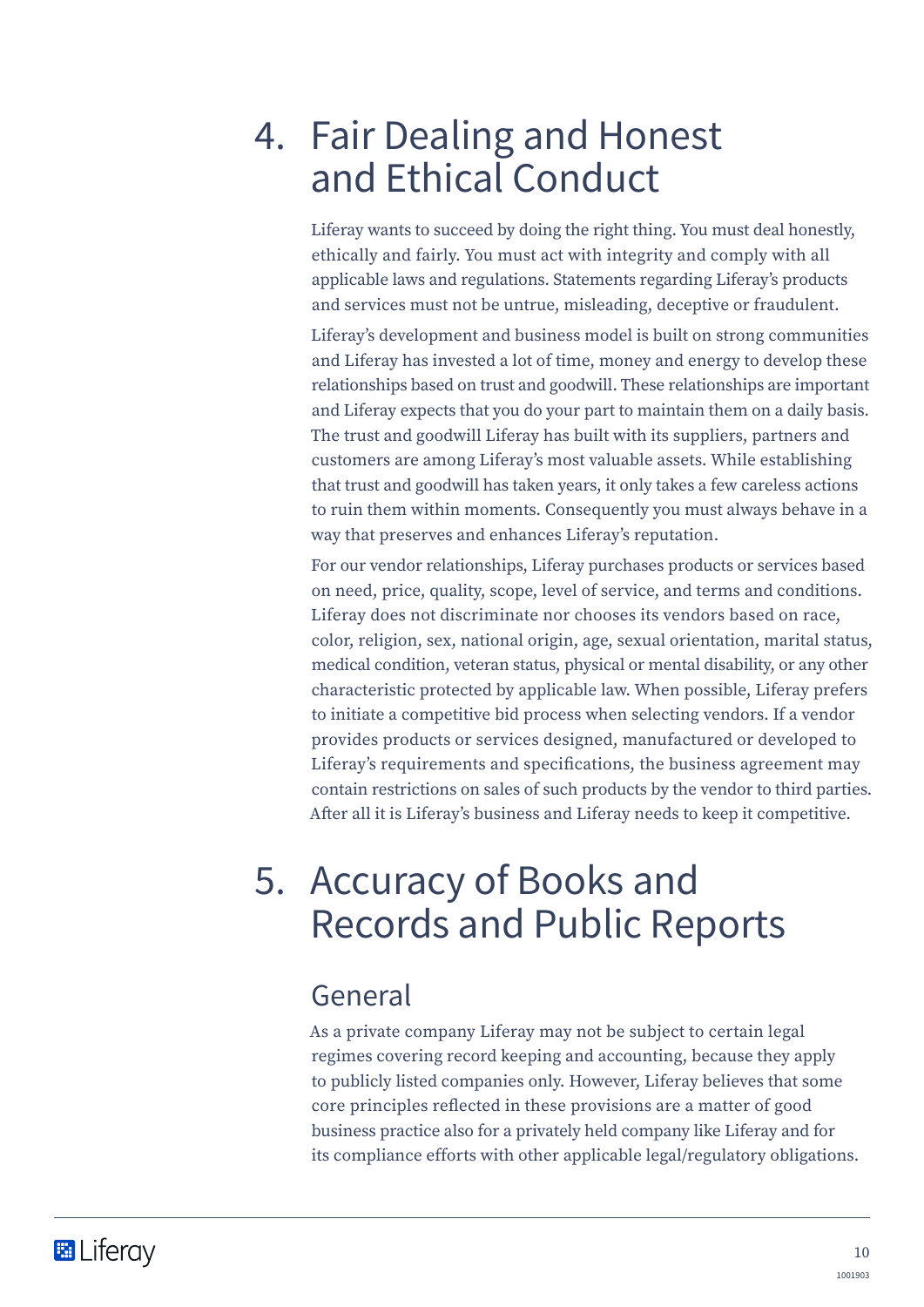<span id="page-12-0"></span>For this reason, you must honestly and accurately report and record all business transactions in reasonable detail including the matters to which they relate. All Liferay books, records and accounts shall be maintained in accordance with all applicable regulations and standards and shall accurately record the true nature of the transactions in all material respects. All of Liferay's assets must be carefully and properly accounted for. The financial statements of Liferay shall conform in all material respects to applicable laws, regulations and standards and Liferay's accounting policies. No undisclosed or unrecorded account or fund shall be established for any purpose. No false or misleading entries shall be made in Liferay's books or records for any reason, and no disbursement of corporate funds or other corporate property shall be made without adequate supporting documentation.

### Recordkeeping and Records on Legal Hold

Liferay complies with all laws and regulations regarding the preservation of records. For example, in the event of litigation or government investigation Liferay must hold on to specific documents. In any such event, the Legal Department determines and informs you what types of company records must be placed under legal hold. Documents and other records subject to legal hold must not be destroyed or modified in any way. In fact, Liferay needs them to be preserved and protected.

# 6. Confidentiality and External Communications

You must not disclose confidential information unless you are authorized by Liferay or required by law to do so.

Unauthorized disclosure of any confidential information is prohibited. Please take appropriate precautions to ensure that confidential or sensitive business information, whether it is proprietary to Liferay or another company or individual, is not communicated within Liferay except to employees who have a need to know such information to perform their responsibilities

#### **Confidential Information**

Confidential information does not only include any confidential information concerning Liferay and any personal employee information, but also the proprietary, non-public, confidential, sensitive and/ or classified information entrusted to Liferay by other entities or individuals, including Liferay's suppliers, partners and customers.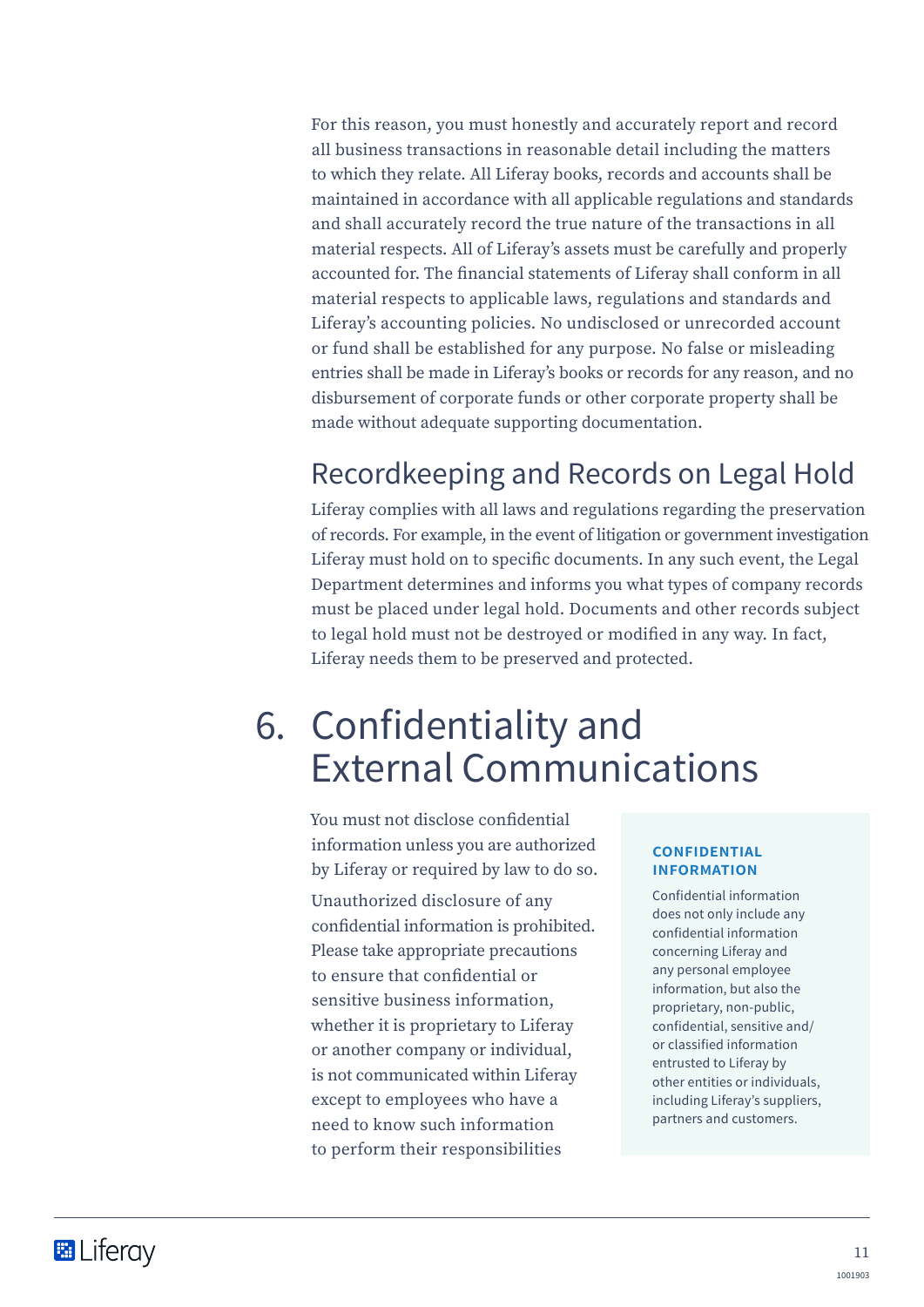<span id="page-13-0"></span>for Liferay. Your duty to safeguard confidential information also applies to communications with your family members and friends, and continues even after your employment relationship with Liferay ends.

Occasionally, third parties may ask you for information concerning Liferay. You must not discuss any internal Liferay matters with, or disseminate internal Liferay company information to, anyone outside of Liferay, except as required in the performance of your job duties and after an appropriate confidentiality agreement is in place. This prohibition applies particularly to inquiries that require an official statement of Liferay. Official statements of Liferay must be made only upon approval by a Liferay C-level staff member. Except as required in performance of your job duties, if you receive any such inquiries, you must decline to comment and refer the inquirer to your manager or to a Liferay C-level staff member.

In the context of confidentiality obligations you may also have certain obligations to your former employer such as restrictions on the disclosure and use of confidential information, on the solicitation of former colleagues to work at Liferay and non-competition obligations. Liferay acknowledges and respects and requires you to honor these obligations.

Last but not least, if you are involved in conducting business in the federal, state or local government marketplace(s), you may have to abide by other obligations regarding the receipt, safeguarding, use or disclosure of certain types of information, such as restrictions regarding competitionsensitive information such as government "source selection" or contractor bid and proposal information.

### 7. Data Protection and Data Security

Liferay complies with applicable global data protection and privacy laws to protect confidential information. This protection includes any personally identifiable information that is disclosed in the course of doing business with us. Liferay reserves the right to access, collect, use, share, transfer, or store this information as permitted by law, agreement or by (local) Liferay Policy.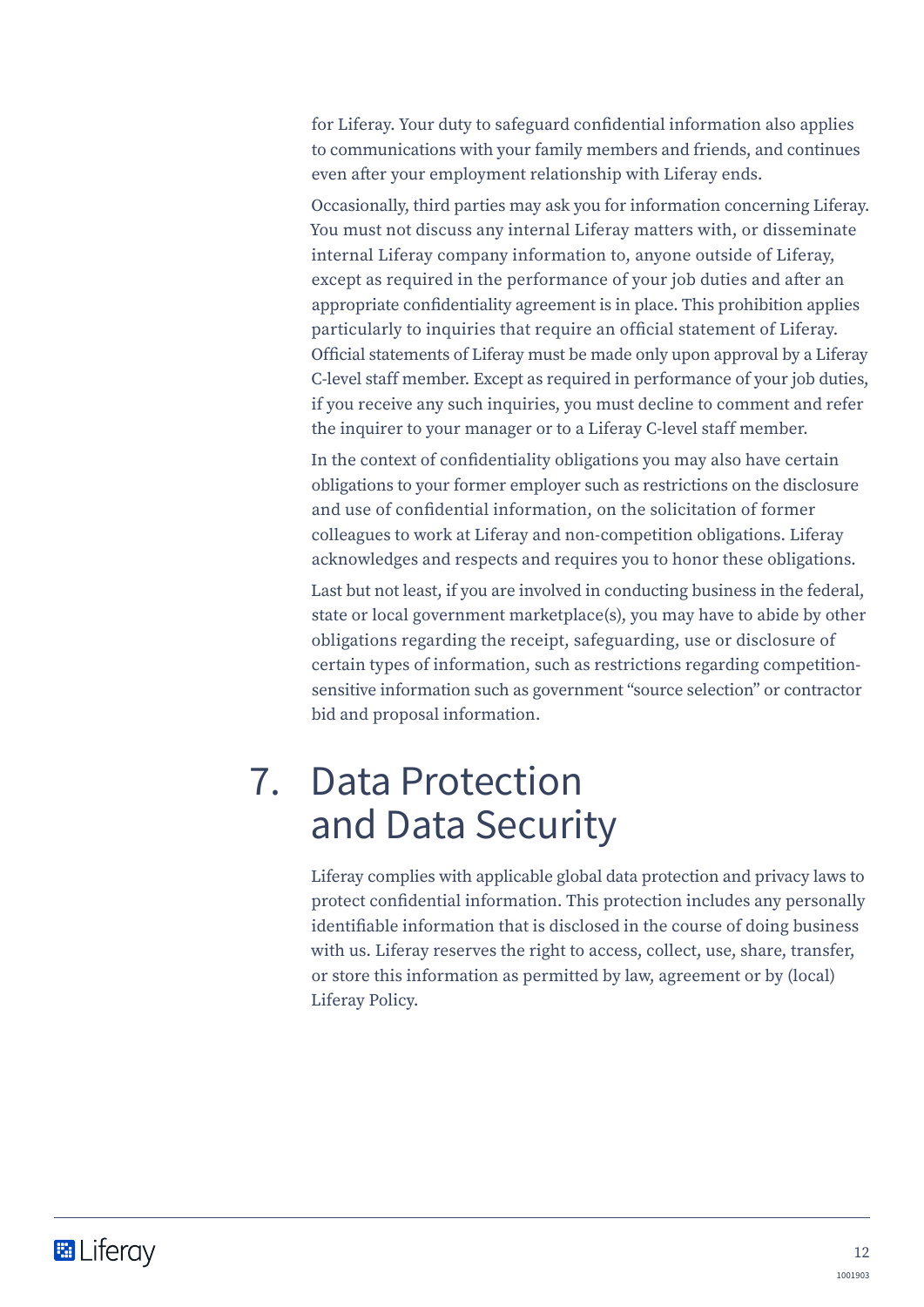### <span id="page-14-0"></span>8. Ensuring the Protection and Proper Use of Corporate Assets

### General

Stealing, carelessness or plain waste of company assets are neither acceptable nor tolerable. They impact Liferay's financial performance or unnecessarily the environment. Liferay therefore expects you to treat company assets as if they are your own, and to ensure they are used efficiently for legitimate business purposes only.

#### **Liferay Assets**

Liferay assets include but are not limited to physical property and equipment, money, intellectual property such as patents, trademarks, copyrights, business and marketing plans, engineering and manufacturing ideas, designs, compensation information and any unpublished financial data and reports.

### Use of Third Party Intellectual Property or Services, Use of Corporate Electronic Equipment

To the same extent that Liferay expect others to honor our intellectual property rights, Liferay also wants to respect the intellectual property rights of others and use these or the respective services only in accordance with valid licenses, terms of use, other relevant contractual provisions

and Liferay´s Licensing Policies (such as for example the Inbound Licensing Policy). In particular, please do not use, reproduce, display, perform or distribute third party copyrighted works unless you are authorized to do so by the copyright holder.

Liferay may provide you electronic equipment necessary to perform your job (for example computers, smartphones). Please use this equipment responsibly. Liferay does allow the use of company-provided

#### **Unauthorized Actions**

Such unauthorized actions may include copying copyrighted materials, transmitting copyrighted materials over email, posting copyrighted materials on Liferay intranet sites, editing or otherwise modifying copyrighted materials, or performing or playing a film, television program or music to a group without the permission of the copyright holder.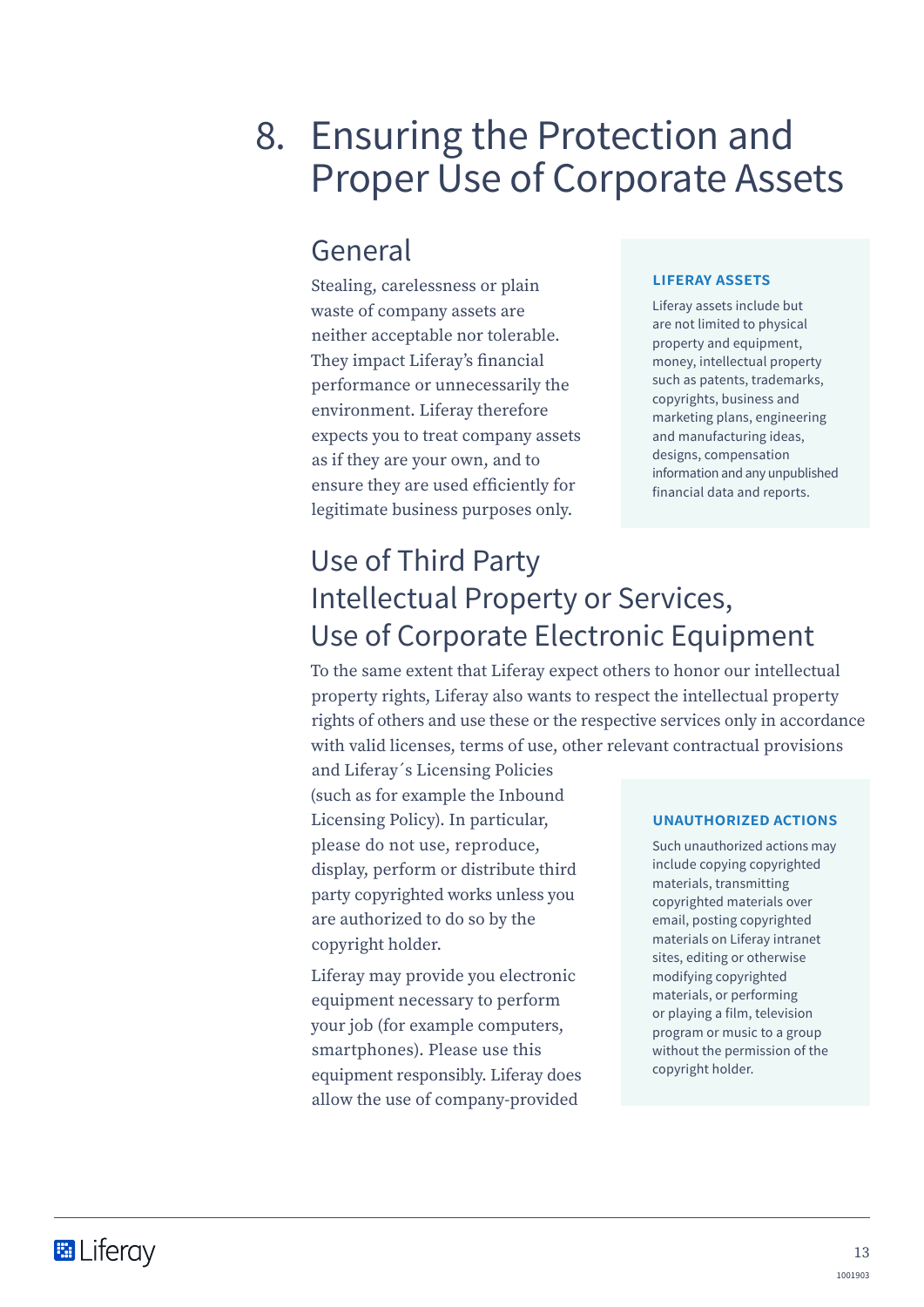<span id="page-15-0"></span>equipment for reasonable personal use so long as such use does not interfere with your performance or business obligations or applicable local Liferay policies.

Please remember at all times that any company-provided equipment is between you and Liferay - owned by Liferay and Liferay reserves the right to access the equipment at any time, for example in order to verify that all software loaded or services used are approved and licensed (and if not Liferay will remove it). In this context you should bear in mind that while Liferay respects your individual privacy, any content or other information sent, received, or stored on company-provided devices or in a Liferay work account (which may be a Liferay account on your own device) is not considered private. And to the extent permitted by applicable law and local Liferay policies, Liferay reserves the right to access any such information at any time, with or without your knowledge, consent, or approval. So please use good judgment when using company-provided assets. If and when you leave the company, you must return these.

# 9. Protecting the Environment

Independent of the fact that Liferay seeks to comply with all laws and regulations applicable to its operations, Liferay strives to continuously find ways to act in an environmentally responsible and secure manner that is protective of human health and the environment. This includes using resources efficiently, including avoiding wasteful consumption of resources, supporting renewable energy and disposing of all materials using environmentally responsible and secure options such as for example recycling. For more information see also Liferay´s Sustainability Policy.

# 10. Waivers of This Code of Business Conduct and Ethics

Some of the policies contained in this Code are indispensible and require strict adherence without a possibility for exception. Some policies may allow exceptions considering all underlying facts or circumstances and possibly mitigating measures that eliminate the underlying concerns. If you believe that you have a case in which an exception to this Code is appropriate, you should first contact your immediate manager. If your manager agrees that an exception is appropriate, your manager must obtain approval of the General Counsel.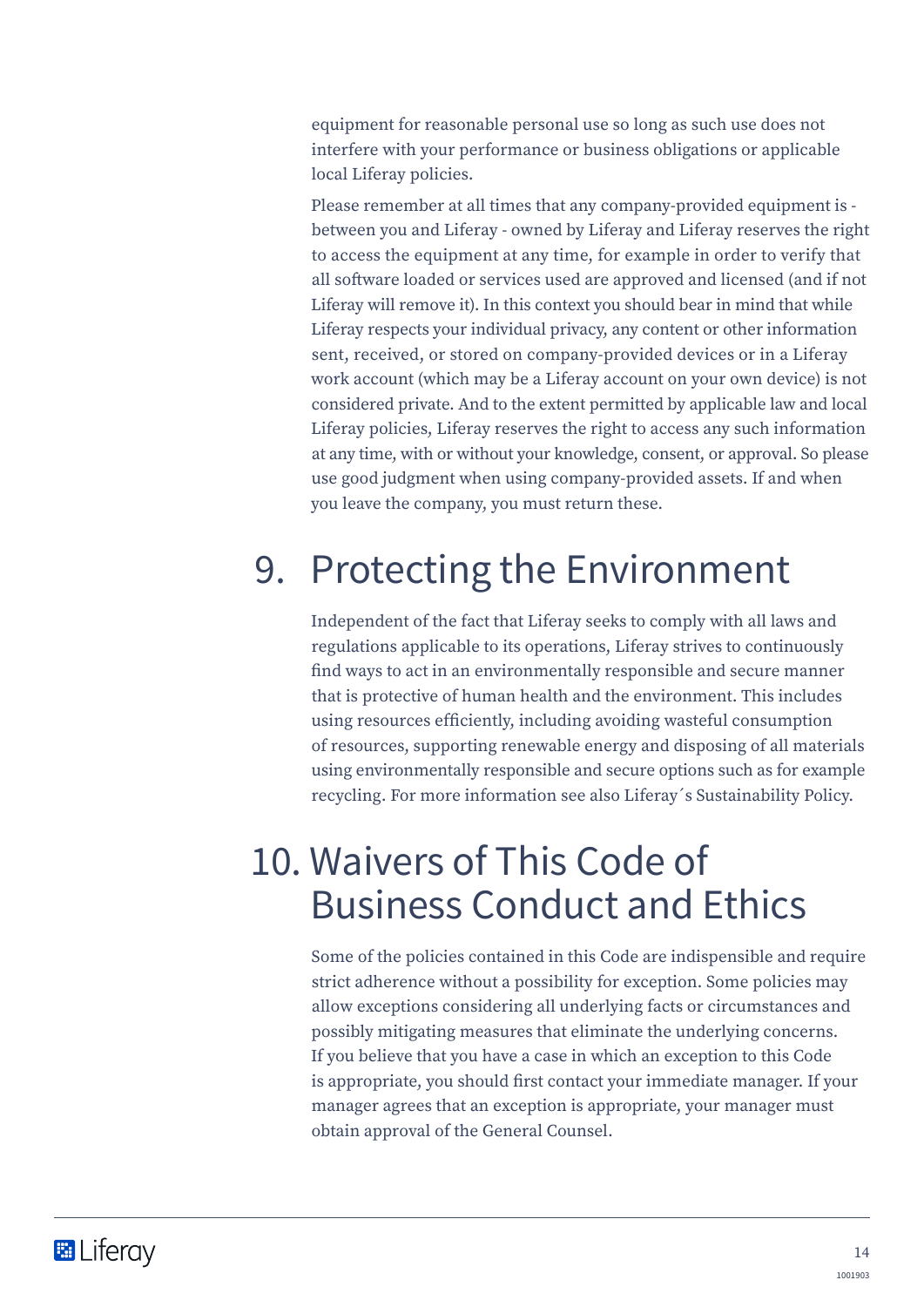<span id="page-16-0"></span>The General Counsel shall be responsible for maintaining a complete record of all requests for exceptions to this Code and the disposition of such requests and report such record to the Board each calendar quarter. If you are the General Counsel, or any member of the Board and seek an exception to this Code then you should contact the Board. Any waiver of this Code for the member of the Board or the General Counsel or any change to this Code that applies to the member of the Board or the General Counsel may be made only by the Board and will be disclosed as required by law or regulation.

Determinations made by the General Counsel may be appealed to the Board and determinations by the Board, whether in review of the General's Counsel determinations or made independently shall be final.

### 11. Reporting and Compliance Procedures

You have the responsibility to (i) ask questions or seek guidance regarding compliance with this Code if you have any questions or are unsure about the scope or the meaning of any part of this Code and to (ii) report suspected violations and express any concerns regarding compliance with this Code. If you know or believe that any other employee or representative of Liferay has engaged or is engaging in Liferay-related conduct that violates applicable law or this Code, you should report such information to your manager, the General Counsel, or to any member of the Liferay Board. Any manager who receives a report of a violation of this Code must immediately inform the General Counsel, or, if the alleged violation involved the General Counsel, a member of the Liferay Board. You may report such conduct openly or anonymously without fear of retaliation and Liferay will make any reasonable effort to protect your integrity. Neither Liferay nor any of its employees or representatives will discipline, discriminate against or retaliate against any employee who reports such conduct in good faith, whether or not such information is ultimately proven to be correct, or who cooperates in any investigation or inquiry regarding such conduct.

While it is Liferay's desire to address matters internally, nothing in this Code should discourage you from reporting any illegal activity, including any violation of the labor laws, antitrust laws, environmental laws or any other federal, state or foreign law, rule or regulation, to the appropriate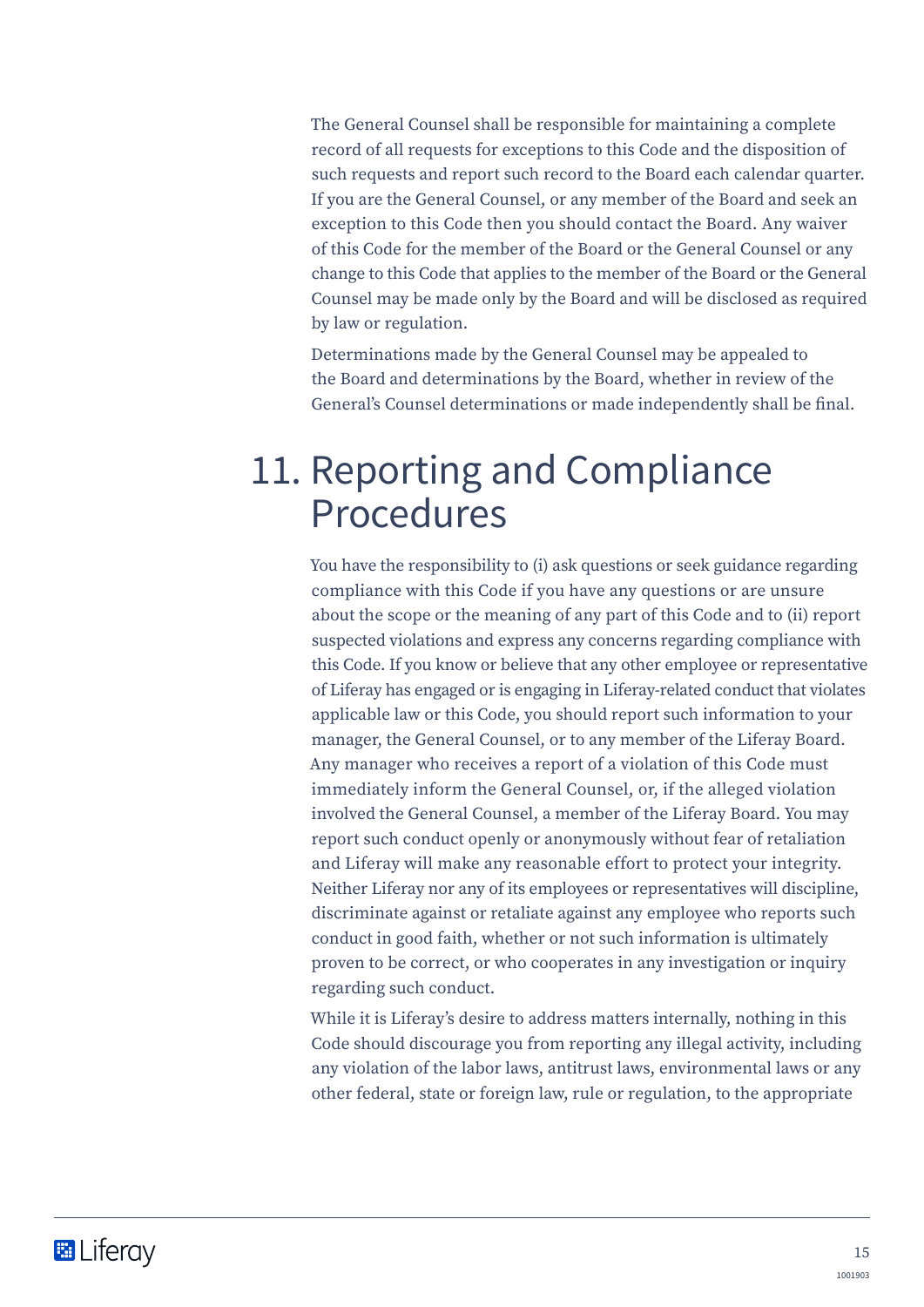regulatory authority. This Code should not be construed to prohibit you from testifying, participating or otherwise assisting in any state or federal administrative, judicial or legislative proceeding or investigation.

If necessary, Liferay installs a Corporate Governance Hotline or an incident reporting website. If installed, you may report violations of this Code on a confidential or anonymous basis by calling Liferay's Corporate Governance Hotline or by submitting information via the incident reporting website. You may also contact Liferay by mail at the following address: Liferay, Inc.; Attn: General Counsel; 1400 Montefino Ave, Diamond Bar, CA.

Depending on the nature of the information you are providing, your message will be directed to a designated member of the Liferay Board or the General Counsel. While we prefer that you identify yourself when reporting violations so we may follow up with you as necessary for additional information, you may leave messages anonymously if you wish.

If either the General Counsel or the designated member of the Board receives information regarding an alleged violation of this Code, he or she shall, as appropriate, (a) evaluate such information, (b) if the alleged violation involves an executive, the General Counsel or a member of the Board, inform the entire Board of the alleged violation, (c) determine whether it is necessary to conduct an inquiry or investigation, and, if it is determined that an inquiry or investigation is necessary, seek the approval of two Liferay C-level Staff members to initiate such inquiry or investigation, (d) upon approval of two (2) Liferay C-Level staff members investigate violations and (e) report the results of any such inquiry or investigation, together with a recommendation as to disposition of the matter, to the Board. The Board may also act independently of the General Counsel to investigate violations. Of course, a person who reports a suspected violation will not also be the person who conducts the investigation.

You are expected to cooperate fully with any inquiry or investigation by Liferay regarding an alleged violation of this Code. Failure to cooperate with any such inquiry or investigation may result in disciplinary action, up to and including discharge. Two Liferay C-level Staff members shall determine whether violations of this Code have occurred and, if so, shall determine the disciplinary measures to be taken against any employee who has violated this Code. In the event that the alleged violation involves a member of the Board, the Board, shall determine whether a violation of this Code has occurred and, if so, shall determine the disciplinary measures to be taken against such executive officer or director.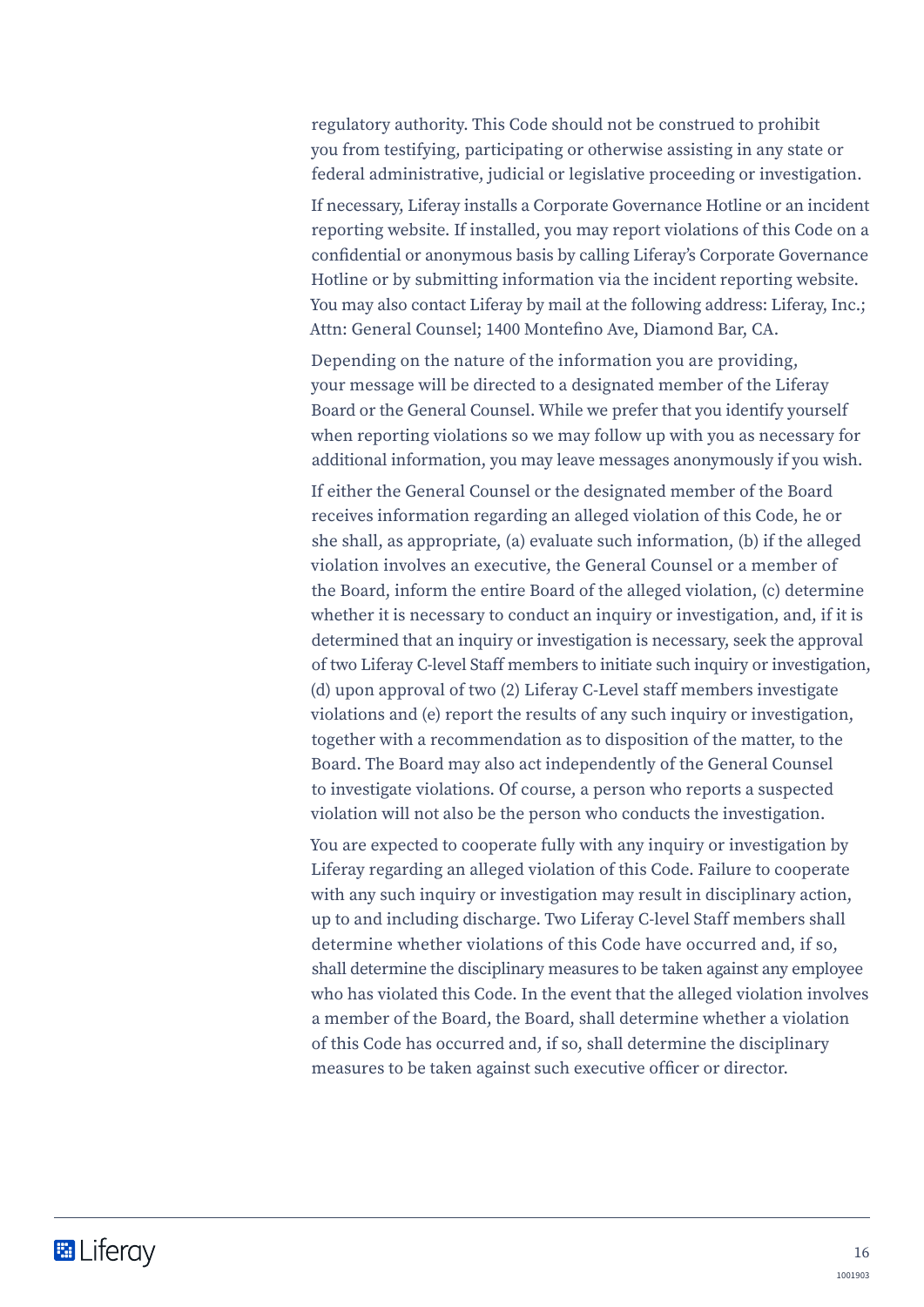<span id="page-18-0"></span>Failure to comply with the standards outlined in this Code will result in disciplinary action including, but not limited to, reprimands, warnings, probation or suspension without pay, demotions, reductions in salary, discharge and restitution. Certain violations of this Code may require Liferay to refer the matter to the appropriate governmental or regulating authorities for investigation or prosecution. Moreover, any manager who directs or approves of any conduct in violation of this Code, or who has knowledge of such conduct and does not immediately report it, also will be subject to disciplinary action, up to and including discharge. All such disciplinary actions are to be taken in accordance with the laws pertaining to the place of employment of the subject party, including laws governing due process and employment, and such other agreements of employment as may exist between Liferay and the subject employee.

This may sound harsh, but Liferay is a group of people that abide the law and are ethical and Liferay wants to remain an ethical place to work.

# 12. Dissemination and Amendment

This Code shall be distributed and applies to all associates, employees, staff and other representatives, temporary and permanent, of Liferay and if you belong to this group, you shall certify that you have received, read and understood the Code and has complied with its terms. Times change. Needs change. And so do policies. Liferay reserves the right to amend, alter or terminate this Code at any time for any reason. Any amendment or modification of this Code must be approved by the Board and promptly disclosed in accordance with applicable law. The most current version of this Code is located at liferay.com.

This document is not an employment contract between the Company and any of its employees, officers or directors and does not alter any existing employment contract nor Employee Handbook, if any, or, where no such employment contracts exists, the Company's at-will employment policy.

**I hereby certify that I have received, read and understood this Code of Business Conduct and Ethics and have complied with its terms.**

**Place, Date**

**Name**

**Signature**